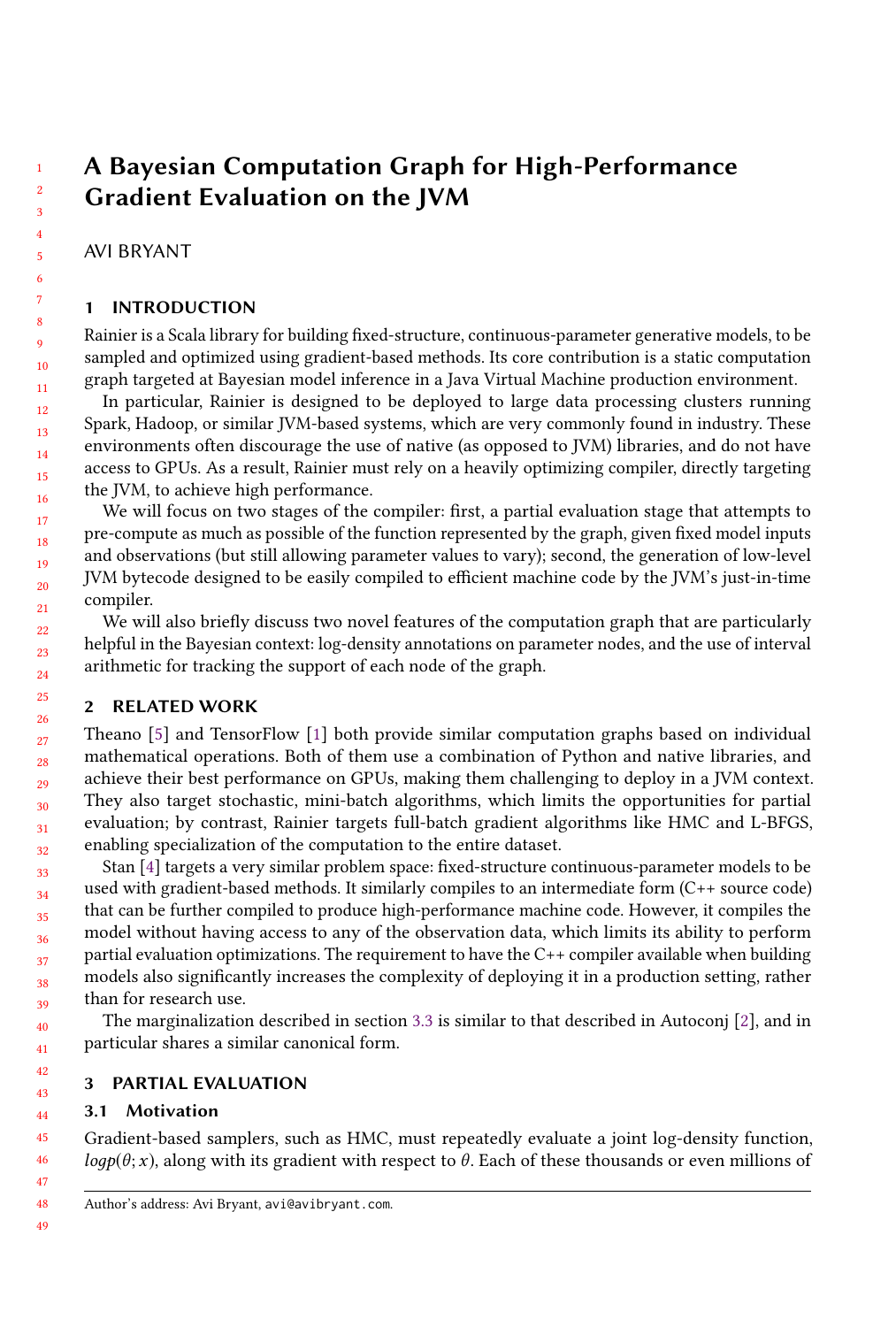50 51 evaluations will have different parameter values  $\theta$ , but for any given sampling run, the structure of the function, and the observation values  $x$ , will not change.

Each model's *logp* function is unique. However, it is not typical to write a *logp* function from scratch using only mathematical primitives. Instead, this function will be assembled as a composition of many smaller, reusable functions, provided either by the standard library or by the user. One such function might be, for example, a *normal\_loq\_pd*  $f(\mu, \sigma, \nu)$ . These functions will be written treating all of their parameters as free, eg,

$$
normal\_log\_pdf(\mu, \sigma, y) = log\left(\frac{1}{\sigma\sqrt{2\pi}}\right) - \frac{1}{2}\left(\frac{y-\mu}{\sigma}\right)^2\tag{1}
$$

However, when used in a particular model, any (though usually not all) of those parameters will in fact be known constants. For example, when sampling from a  $Normal(0, 1)$  random variable, and approximating  $\pi$ , the equation could be simplified as follows:

$$
normal\_log\_pdf(0, 1, y) = \frac{-y^2}{2} - 0.9189\tag{2}
$$

If, on the other hand,  $\mu$  and  $\sigma$  are random variables but y is known, it might be advantageous to distribute out the  $(y - \mu)^2$  term, obtaining:

<span id="page-1-1"></span>
$$
normal\_log\_pdf(\mu, \sigma, 3) = log\left(\frac{1}{\sigma\sqrt{2\pi}}\right) - \frac{9 - 6\mu + \mu^2}{2\sigma^2}
$$
(3)

Simplifications can also become available because of function composition. For example, the general purpose poisson log PDF is:

$$
poisson\_log\_pdf(\lambda, y) = ylog\lambda - \lambda - log(y!) \tag{4}
$$

However, in the common case of a log link function, we will have  $\lambda = e^x$  for some x. We'd like to be able to take advantage of that and simplify to  $yx - \lambda - \log(y!)$ ; and indeed, Stan provides a special poisson\_log function for exactly this case.

#### 3.2 Goal

Rainier's goal is to construct a similar simplification of the entire loдp function, during model construction and compilation. In almost every model this will yield a significant reduction in the number of mathematical operations needed to compute the gradient, and removes the need for manual optimizations like poisson\_log, as well as reducing the need for manual pre-processing of the observations outside of the model. In some common cases, this can also provide an asymptotic speed-up, simplifying a log-likelihood computation over N observations from  $O(N)$  to  $O(1)$ .

#### <span id="page-1-0"></span>3.3 Asymptotic Speedup

92 93 94 95 96 97 In particular, this asymptotic speed-up is available if the log-likelihood function  $L(\theta; x)$  can be decomposed into  $f(\theta) \cdot g(x)$ , where f is a vector function on the parameter vector  $\theta$  and g is a vector function on a single row of observations x. The sum of the log-likelihoods  $\sum_{i=1}^{N} L(\theta; x_i)$  can then be decomposed into  $f(\theta)$ , k where  $k = \sum_{i=1}^{N} a(x_i)$  and son be are computed thus morginalizing the decomposed into  $f(\theta) \cdot k$ , where  $k = \sum_{i=1}^{N} g(x_i)$  and can be pre-computed, thus marginalizing the observations. This decomposition often falls naturally out of Bainiar's partial evaluation system observations. This decomposition often falls naturally out of Rainier's partial evaluation system (for example, as in equation [3\)](#page-1-1), and will be recognized and exploited when it does.

98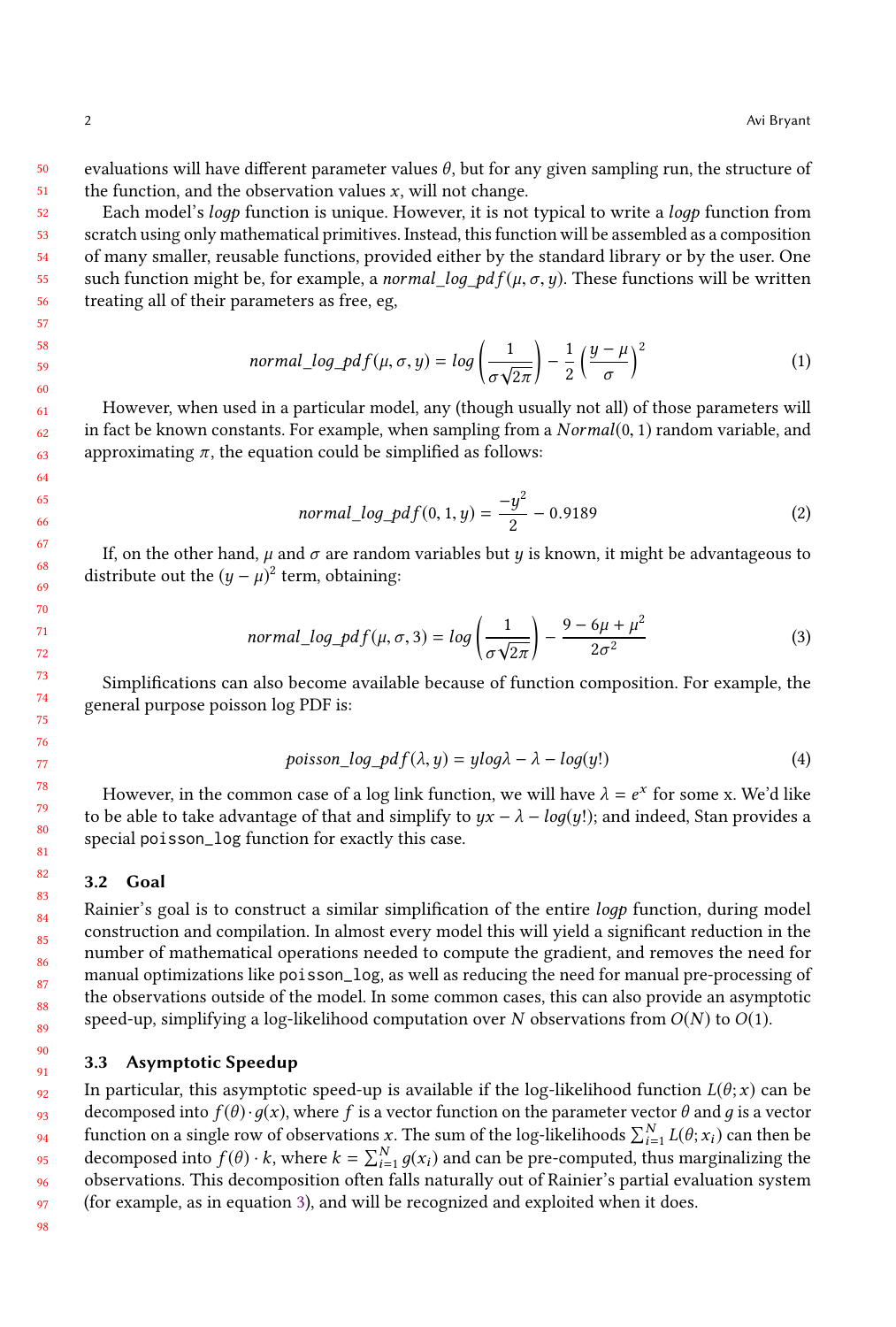#### 99 3.4 Approach

100 101 102 Rainier's approach to partial evaluation is unusual in that it is incremental, eagerly performing the partial evaluation as each new node is introduced to the graph. For example, consider the following Scala code:

val lambda =  $x.exp$ val  $z =$  lambda.log  $*$  10/(5\*2)

In this simple case, while constructing the object to be assigned to z, Rainier will first strip away the  $exp$  node in response to the *log* operation, and then ignore the multiplication by 1, and return exactly the same node referenced by  $x$ . This keeps the graph always in a compact form, rather than allowing it to expand to a point where it would then take an infeasible amount of resouces to run an optimization pass.

Along with some special cases like in the example above, the key to this incremental approach is Rainier's choice of representation for arithmetic operation nodes.

A standard computation graph would provide binary nodes for arithmetic operators like  $x + y$  or  $x * y$ , where x and y are references to child nodes. Rainier relies instead on a pair of richer node types. The first of these, the Line node, represents expressions of the following form:

$$
a + \sum_{i=1}^{n} b_i x_i \tag{5}
$$

Where *a* is a constant, *b* is a vector of constants of length *n*, and *x* is a vector of references to child nodes of length n.

Line nodes are closed under addition, and under multiplication by a constant, without changing the size of the graph. Although it is sometimes necessary to extend the size of the vector to accomodate references to child nodes that have not previously been seen, in most cases there is a finite upper bound on the number of distinct child nodes, which are always non-linear combinations and transformations of model parameters.

The second, which Rainier calls the LogLine node, represents expressions of the form:

$$
\prod x_i^{b_i} \tag{6}
$$

Similarly, LogLine nodes are closed under multiplication, and under exponentiation by a constant. In some cases they can also be effectively closed under addition, by using distribution rules on both sides of the addition to convert them into Line nodes with congruent terms.

The use of this representation has been remarkably effective in practice at achieving significant partial evaluation of a variety of models.

#### 4 COMPILATION TO JVM BYTECODE

#### 4.1 Target

Rainier compiles computation graphs to a restricted subset of the JVM which consists solely of static methods with the following properties:

- 141 - They never allocate any objects or arrays.
- 142 - They never exceed 8000 bytecodes in length.
- 143 144 - They accept exactly two arrays of doubles as parameters. The first one is treated as read-only, the second as read-write.
- 145 - Their return value is always a single double.
- 146 - They have no looping or recursion.
- 147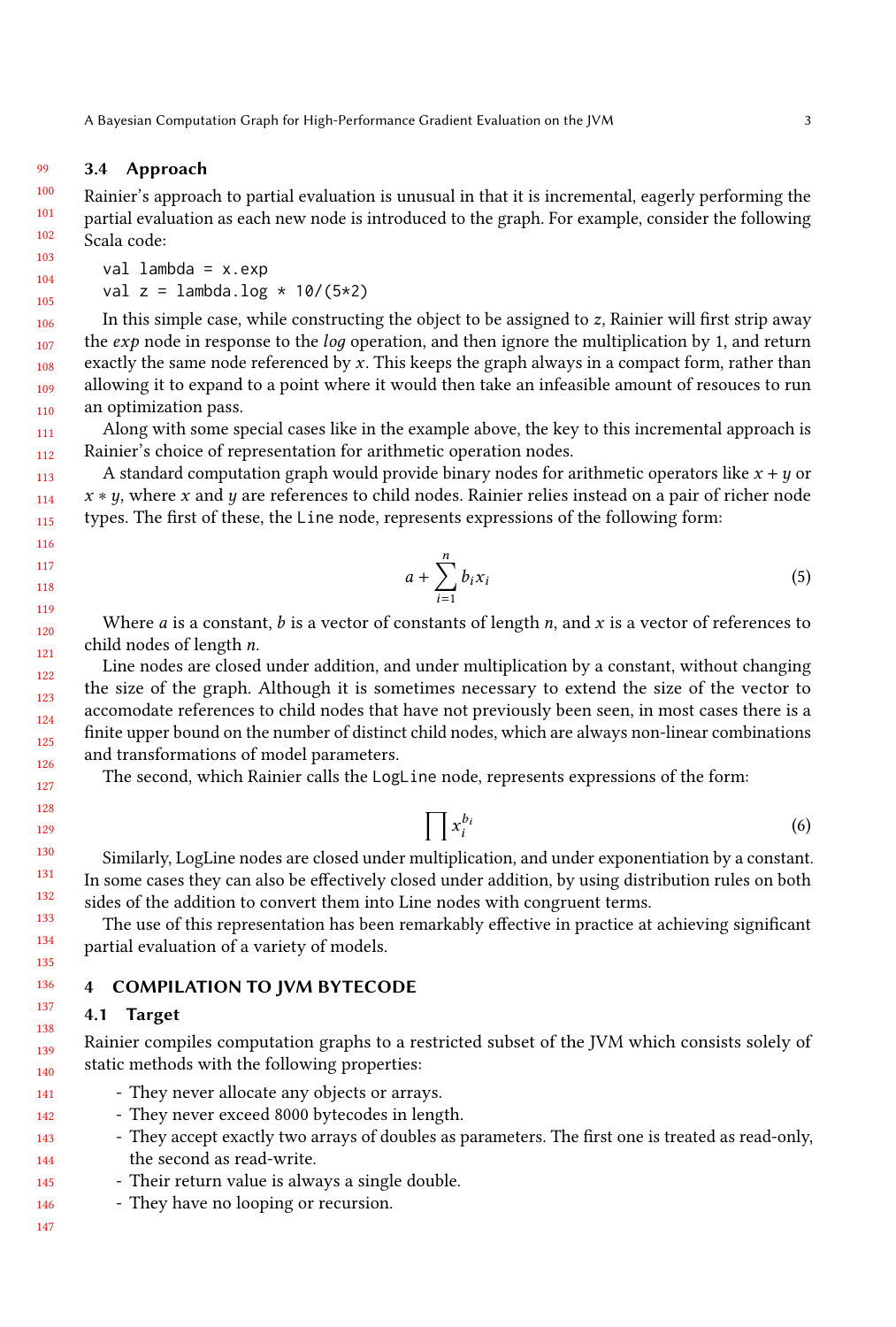148 149 150 151 The first two items are important for performance: never allocating means that the garbage collector should never need to run during sampling; staying under 8000 bytecodes in length avoids a problem where, with default settings, the JVM's JIT compiler will avoid compiling methods greater than that length to machine code, running them in interpreted mode instead.

152 153 The remaining items are to provide a simple computational model that is easy to target and to reason about.

### 4.2 Compilation

156 157 158 159 160 161 A single compilation unit will consist of one, or usually more than one, computation graphs to be compiled in sequence. One top-level method will be produced for each of these, whose return value corresponds to the (necessarily scalar) root node of the graph. For example, it would be common to compile a graph representing a joint log-density, along with graphs representing each element of its automatically-derived gradient. (Note that these graphs will all share a considerable amount of structure.)

162 163 164 165 166 167 168 169 Any inputs that might vary between invocations (eg, model parameter values) are provided in the first, read-only array argument. The second, read-write array argument is used to memoize intermediate values which are needed by more than one compiled method. For example, if a value is first computed in the log-density method, but is also needed in one of the gradient methods, it will be stored in this array at the time it is first computed, and later retrieved as needed. Note that this means that it is essential to invoke these methods in the same order in which they were compiled: you cannot, for example, compute just the gradient without first computing the log-density, because the shared array will not be in the correct state.

170 171 172 173 174 175 To comply with the limitation on the length of individual methods, the compiler may split the compilation of a single computation graph into a tree of separate methods, with the top-level method calling one or more second-level methods, which may call one or more third-level methods, and so on, always passing both array arguments along. The same technique of writing into the second array is used to share memoized values between them.

# 4.3 Observations

Note that for small datasets, observations (or partially-evaluated transformations thereof) can simply be embedded as constants in the compiled method. For larger datasets, it's possible to treat the data instead as being similar to parameters, and produce compiled methods that deal with only a single observation at a time, reading its values from the input array. The higher levels of Rainier's API carefully manage the shared state arrays and invocation of the compiled methods in order to separately (sequentially or in parallel) compute and then sum the contributions to the log-density and the gradient of each observation.

See Appendix [A](#page-6-4) for a representative sample of the code generated by the compiler.

# 5 PERFORMANCE

Rainier was benchmarked against Stan on the same hardware (2019 2.3Ghz MacBook Pro 16"), on a small number of models taken from Stan's example models repository  $^1.$  $^1.$  $^1.$  They were transcribed as closely as possible to Rainier. Timings for Stan was taken from its self-reported gradient evaluation times; timings for Rainier were measured using the JMH benchmarking library  $^2$  $^2$ . See Table [1](#page-4-0) for results.

154 155

<span id="page-3-0"></span><sup>194</sup> <sup>1</sup>https://github.com/stan-dev/example-models/

<span id="page-3-1"></span><sup>195</sup> <sup>2</sup>https://openjdk.java.net/projects/code-tools/jmh/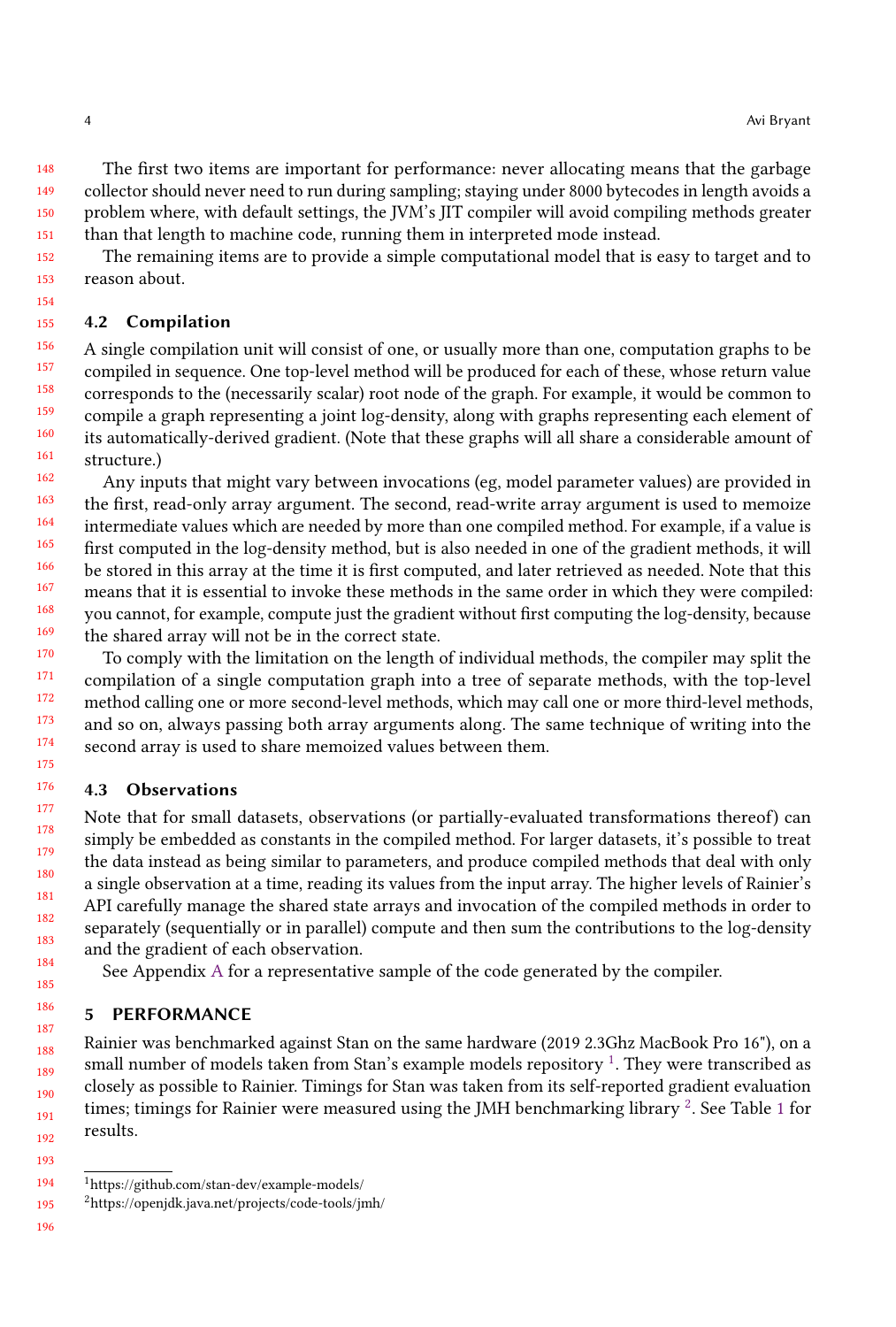<span id="page-4-0"></span>A Bayesian Computation Graph for High-Performance Gradient Evaluation on the JVM 5

<span id="page-4-1"></span>

|                   | Stan Rainier |
|-------------------|--------------|
| 24                |              |
| 97                | 4            |
| 292               | 650          |
|                   |              |
| low_dim_gauss_mix | 582 235      |

Table 1. Gradient evaluation time (µs)

Table 2. kidiq evaluation time  $(\mu s)$ 

| N   | Stan | Rainier |
|-----|------|---------|
| 100 | 37   | 10      |
| 200 | 57   | 10      |
| 400 | 104  | 10      |
|     |      |         |

For the kidiq\_multi\_preds linear regression example, both Rainier and Stan were benchmarked using the first 100, 200, and 400 of the 434 observations in the examples repository. As you can see in Table [2,](#page-4-1) Rainier's partial evaluation was able to make this gradient evaluation asymptotically faster than the naive approach.

#### 6 ANNOTATED PARAMETERS

#### 6.1 Motivation

222 223 224 225 226 227 228 229 Computation graphs like Theano and TensorFlow were designed for constructing deep neural network models, which do not generally have explicit priors on parameters. A typical model will transform and combine parameters and input data to produce some output value, and then compute a single loss function by comparing that output value with a target value. Often, the actual parameter creation is encapsulated in some kind of function or module that returns an intermediate computed value and does not provide access to the raw parameters, but this doesn't pose any problems because the loss function at the root of the computation graph is the only thing that matters.

230 231 232 233 234 235 236 In a Bayesian context, a function or module that creates new parameters must not only return a computation involving those parameters, but must also in some way provide new terms for the joint log-density function that represent the priors for those parameters. Because it would be awkward to thread those terms through as return values, this is typically handled as some kind of side-effect: for example, by mutating a global log\_prob value (as in Stan) or a thread-local model context (as in PyMC3 [\[3\]](#page-6-5)). This use of global, mutable state to capture prior probabilities can make it difficult to reason about your code, most especially in an interactive environment such as a REPL or notebook.

#### 6.2 Approach

239 240 241 242 243 244 Rainier avoids any such global state by allowing each parameter node in the graph to optionally be annotated with a density sub-graph, which, as a special-case, will cyclically refer back to the parameter node. A model is primarily defined by one or more log-likelihood computations, similar to the loss-functions used in a DNN context; however, these are summed with the log-densities that annotate any parameter in the graph that is reachable from the likelihood node, to assemble the full joint log-density. This allows fully immutable construction of Bayesian computation graphs (with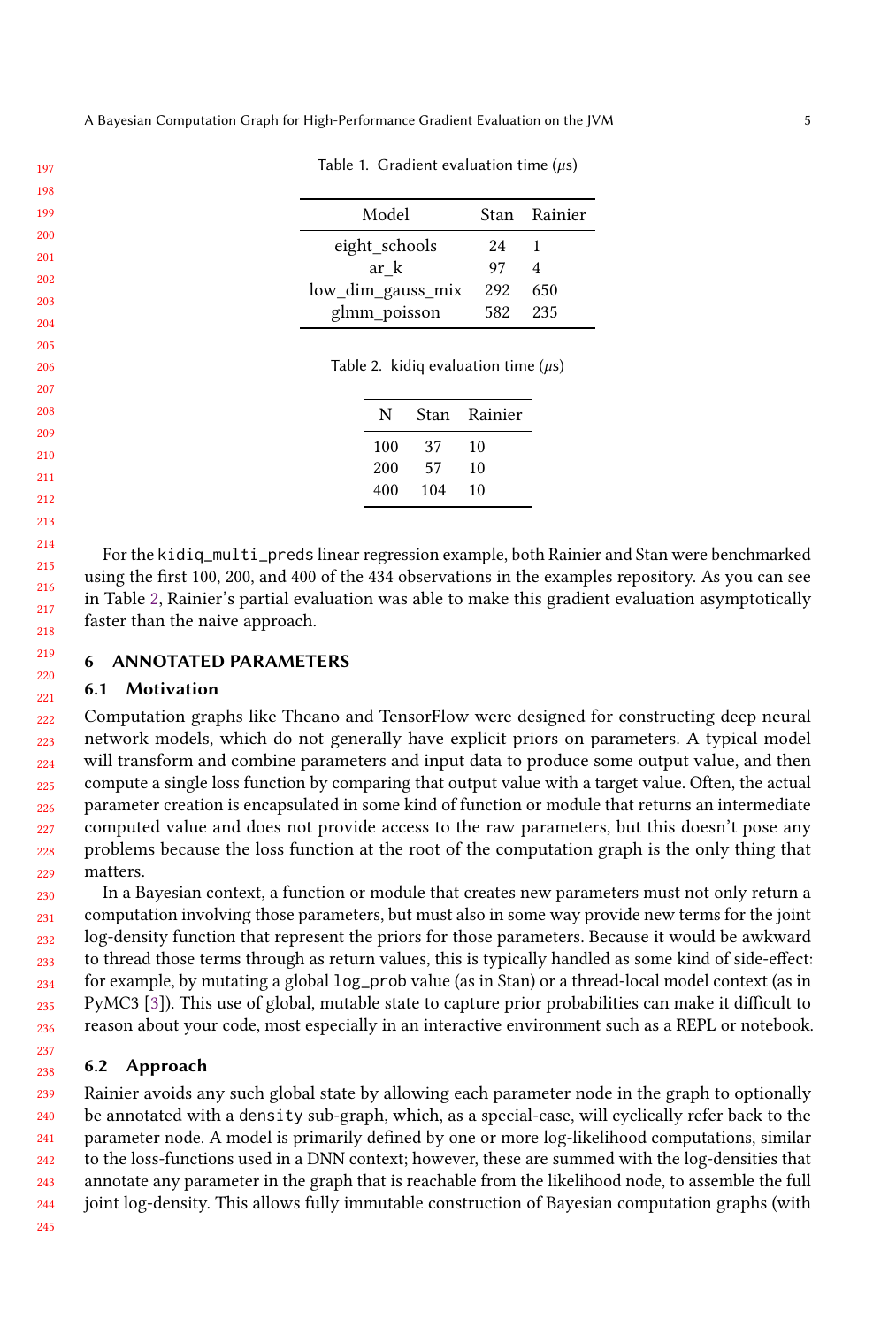<span id="page-5-0"></span>

Fig. 1. The computation graph for a LogNormal(0,1) parameter

the use of a special primitive for setting up the cyclical annotation when creating a parameter). See Figure [1](#page-5-0) for a simple example.

# **SUPPORT TRACKING**

# 7.1 Motivation

It is commonplace when constructing a Bayesian model to use some random variable defined earlier in the model to parameterize a distribution: for example, to use a parameter  $\sigma$  to parameterize some Normal( $\mu$ ,  $\sigma$ ). Often, there are restrictions on the support of that random variable (eg in this case,  $\sigma > 0$ ). Errors in specifying the model can lead to violations of those restrictions; the more clearly and directly those violations can be caught, the more easily the modeler will be able to discover and fix the error.

# 7.2 Approach

 Rainier tracks the support of every random variable in the model - that is to say, every node in the computation graph - as a pair of double values representing lower and upper bounds of that support. As the base case, parameter nodes always have the bounds  $(-inf, inf)$ , and a node representing a constant value k will always have the bounds  $(k, k)$ . From there, nodes representing mathematical operations will have bounds obtained from straightforward interval arithmetic on the bounds of their terms. Most importantly, this allows distributions to check the support of their parameterization at construction time, and raise a warning or error if it is not appropriate. The availability of these bounds is also valuable for debugging and understanding models, in an interactive or visualization context.

#### ACKNOWLEDGMENTS

 We would like to thank Stripe for funding and motivating much of this work, and to particularly acknowledge Roban Kramer, Mio Alter, and Andrew Metcalf for their feedback on Rainier's API and implementation.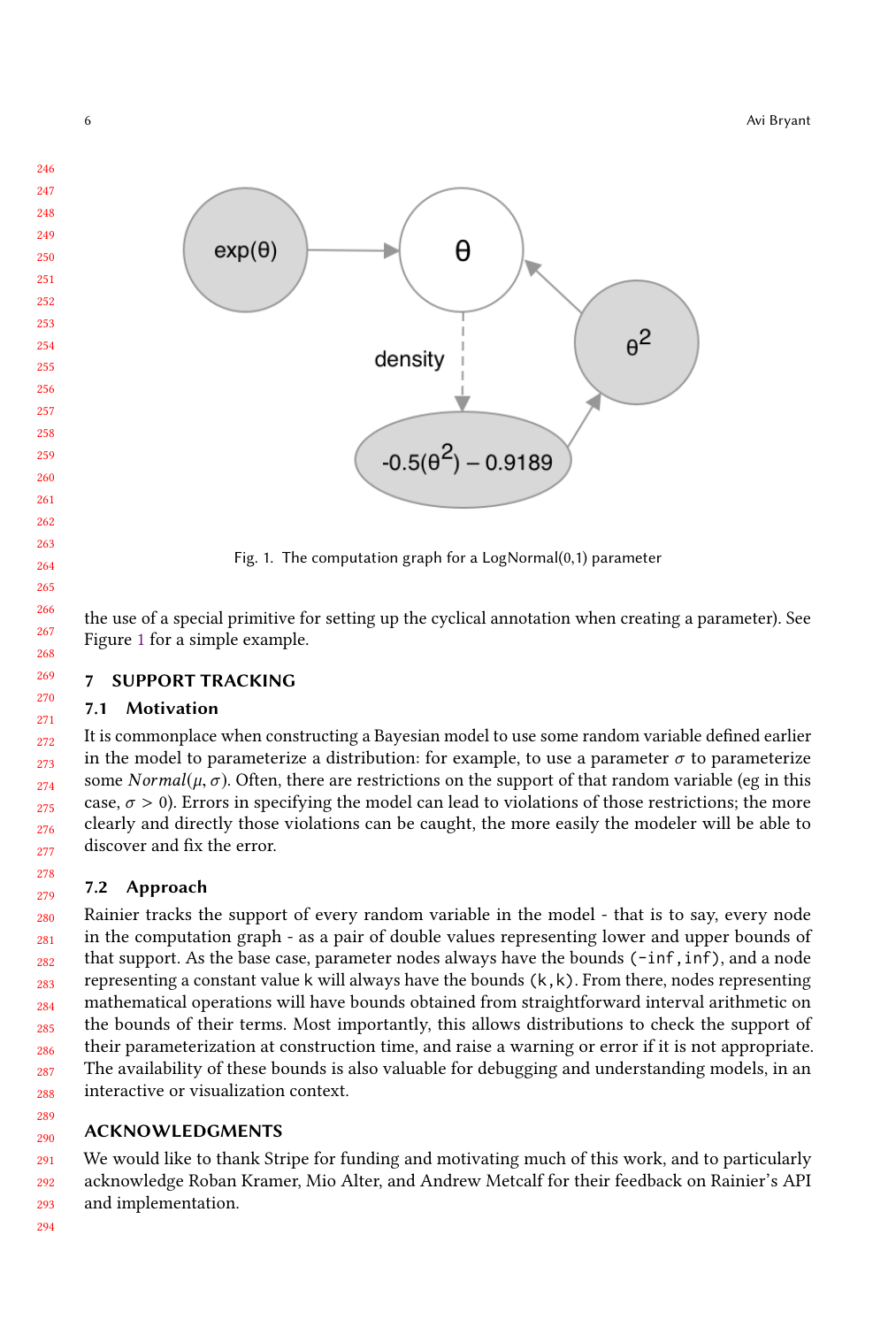A Bayesian Computation Graph for High-Performance Gradient Evaluation on the JVM 7

#### 295 REFERENCES

310 311

- <span id="page-6-1"></span>296 297 298 [1] Martín Abadi, Ashish Agarwal, Paul Barham, Eugene Brevdo, Zhifeng Chen, Craig Citro, Greg S. Corrado, Andy Davis, Jeffrey Dean, Matthieu Devin, Sanjay Ghemawat, Ian Goodfellow, Andrew Harp, Geoffrey Irving, Michael Isard, Yangqing Jia, Rafal Jozefowicz, Lukasz Kaiser, Manjunath Kudlur, Josh Levenberg, Dan Mané, Rajat Monga, Sherry
- 299 300 301 Moore, Derek Murray, Chris Olah, Mike Schuster, Jonathon Shlens, Benoit Steiner, Ilya Sutskever, Kunal Talwar, Paul Tucker, Vincent Vanhoucke, Vijay Vasudevan, Fernanda Viégas, Oriol Vinyals, Pete Warden, Martin Wattenberg, Martin Wicke, Yuan Yu, and Xiaoqiang Zheng. 2015. TensorFlow: Large-Scale Machine Learning on Heterogeneous Systems. <http://tensorflow.org/> Software available from tensorflow.org.
- <span id="page-6-3"></span>302 303 304 [2] Matthew D. Hoffman, Matthew J. Johnson, and Dustin Tran. 2018. Autoconj: Recognizing and Exploiting Conjugacy Without a Domain-Specific Language. CoRR abs/1811.11926 (2018). arXiv[:1811.11926](http://arxiv.org/abs/1811.11926) [http://arxiv.org/abs/1811.](http://arxiv.org/abs/1811.11926) [11926](http://arxiv.org/abs/1811.11926)
- <span id="page-6-5"></span>305 [3] John Salvatier, Thomas V. Wiecki, and Christopher Fonnesbeck. 2016. Probabilistic programming in Python using PyMC3. PeerJ Computer Science 2 (apr 2016), e55. <https://doi.org/10.7717/peerj-cs.55>
- <span id="page-6-2"></span>306 307 [4] Stan Development Team. 2018. Stan Modeling Language Users Guide and Reference Manual, Version 2.18.0. [http:](http://mc-stan.org/) [//mc-stan.org/](http://mc-stan.org/)
- <span id="page-6-0"></span>308 309 [5] Theano Development Team. 2016. Theano: A Python framework for fast computation of mathematical expressions. arXiv e-prints abs/1605.02688 (May 2016). <http://arxiv.org/abs/1605.02688>

#### <span id="page-6-4"></span>A COMPILED FUNCTION EXAMPLE

312 313 314 This is a portion of the bytecode generated for a linear regression model, decompiled into its Java equivalent for readability (Rainier directly generates the JVM bytecode, and does not rely on any Java compiler.)

```
315
316
317
318
319
320
321
322
323
324
325
326
327
328
329
330
331
332
333
334
335
336
337
338
339
340
341
342
343
         public static final double f0(double[] in, double[] g) {
             g[8] = in[1] * in[1];g[2] = in[0] * in[0];g[9] = (1.0 + g[2]) * 3.141592653589793;g[6] = in[2] * in[2];g[10] = in[3] * in[3];double d = -0.05263157894736842 \times \text{in} [2];
             g[0] = -5.535908297792862E-4 * g[8] / g[2];g[1] = -5.535908297792862E-4 * in[1] * in[3] / g[2];g[3] = -5.535908297792862E-4 * in[3] * in[1] / g[2];g[4] = -5.535908297792862E-4 * g[10] / g[2];double d2 = -0.04518382122361609 * in[2];return (-0.0014607260940301225 +
             -3.459942686120538E-5 * g[8] +java.lang.Math.log(g[9]) * -6.919885372241076E-5 +-3.459942686120538E-5 * g[6] +-3.459942686120538E-5 * g[10] +-5.0038457168762935 * g[6] / g[2]+ d * in[1] / g[2] +
             d * in[3] / g[2] +
             -0.05263157894736842 * in[1] * in[2] / g[2] +g[0] + g[1] +-0.05263157894736842 * in[3] * in[2] / g[2] +g[3] + g[4] +in[2] / g[2] +0.010518225765806436 * in[3] / g[2] +
             0.010518225765806436 * in[1] / g[2] +
              -3.6878820792274802 * g[6] / g[2] +
```